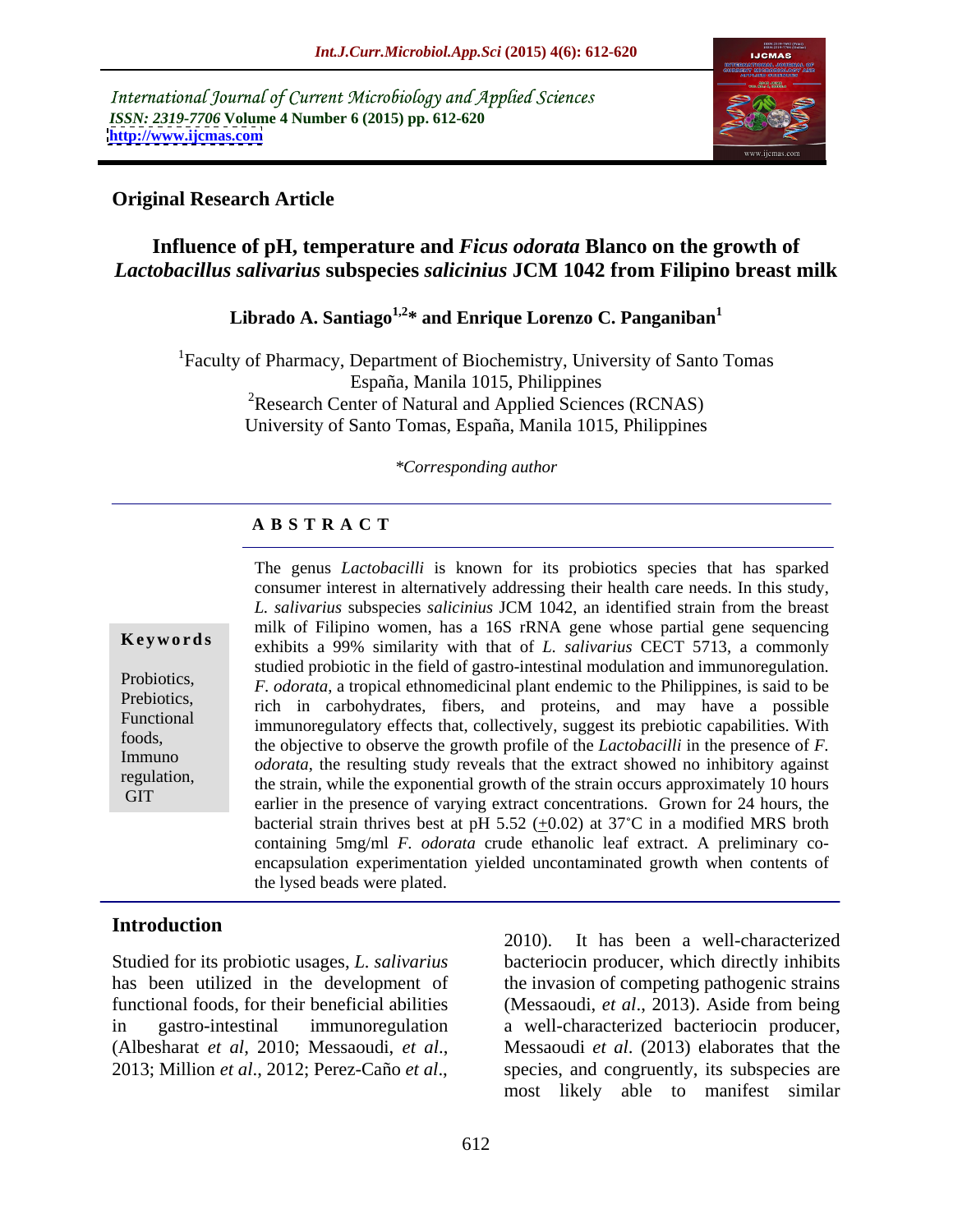of diseases from pathogenic bacteria in the gastrointestinal tract. Strains can vary among origins on the human body, and To the best knowledge of the researchers, *L. salivarius* subspecies *salicnius* JCM 1042 is the first *L. salivarius* strain to be isolated from the breast milk of Filipino women. Utilizing the BLASTN version 2.2.26+, it's Samples: Lactobacillus salivarius 16S rRNA gene whose partial gene subspecies salicinius JCM 1042 & Ficus sequencing as accomplished by Qiagen, Korea exhibits significant alignment of 99%

The *Ficus* genus, consisting of more than subspecies *salicinius* JCM 1042 was contained within almost every plant part that Sigma-Aldrich Switzerland; Merck, abilities, and anti-inflammatory properties 37°C for 24 hours. (Shi *et al*., 2011; Sirisha *et al*., 2010). provinces of Luzon (Alejandro, 1999), is

It's unique ß-sitosteryl-3ß- glucopyranoside-<br>hour cycles of 10 liters of 95% ethanol, and 6 -*O*-palmitate elucidated by the Chinese concentrated using a rotary evaporator researchers, Tsai *et al.* may be connected (Eyela, USA) at 40 C before storage with probable immuregulatory properties, for ß-sitosterols were able to regulate TNFa, and IL-10 (Alappat, & Awad, 2010). According to Santiago, & Mayor (2014a), a 100g sample of dried *F. odorata* leaves contains 45.7g of total carbohydrates, 36.1g Resulting isolated colonies were subjected of total dietary fibers, 15.2g of proteins, and trace amounts of Sodium, Potassium, MR/VP test, MRS agar, and TSI agar, and

This study aimed to generate a growth profile of *L. salivarius* subspecies *salicinius* 

biological processes in preventing the onset JCM 1042 in varying pH, temperature, and among geographical locations on the planet. preliminarily support its potential to be *F.odorata* Blanco crude ethanolic leaf extract concentrations with a co encapsulation experiment in order to developed into a probiotic nutraceutical.

### **Materials and Methods**

#### **Samples: Lactobacillus salivarius subspecies salicinius JCM 1042 & Ficus odorata Blanco (Merr.)**

similarity, an E-value of 0.0, and genomic The samples originating from the breast score of 2708 bits with that of the complete milk of lactating Filipino women were genome of *L. salivarius* CECT 5713 (ENA, obtained from the culture collection of Mr. 2002), which indicates its probable novelty. Reuben Jerome D. Atayde of RCNAS. 800 species, is a tropical, deciduous, revived, and allowed to grow using Man evergreen tree with pharmacological agents Rogosa Sharpe (MRS; Fluka Analytical has been linked to anti-cancer agents, Germany) media in an anaerobic jar (25L antioxidant capabilities, pro-oxidative Anaero Jar<sup>1M</sup> Oxoid Hampshire, England) at Stored in cryovials at -80 C, *L. salivarius* subspecies *salicinius* JCM 1042 was Sigma-Aldrich Switzerland; Merck, <sup>TM</sup> Oxoid Hampshire, England) at  $37^{\circ}$ C for 24 hours.

Although lacking in research, the endemic *F. odorata* (Blanco) Merr. leaves were *Ficus odorata* Blanco, found in the northern obtained from Barangay San Roman, Buhi, known to treat allergies, asthmas, tumors, Botany Section of the Philippine National cancers, diarrhea, and diabetes (Tsai *et al.*, Museum on 6 May 2013. Briefly, one kilogram of leaves was air-dried and ground Camarines Sur, and authenticated by the Museum on 6 May 2013. Briefly, one kilogram of leaves was air-dried and ground using a Wiley Mill, percolated with four 24- (Santiago, & Mayor, 2014b).

#### **Part 1: Morphological & Biochemical characterization of the strain.**

Calcium, and Zinc. gram-staining in order to verify its genus to the biochemical tests: catalase test, *Lactobacilli* (Jara *et al*., 2011).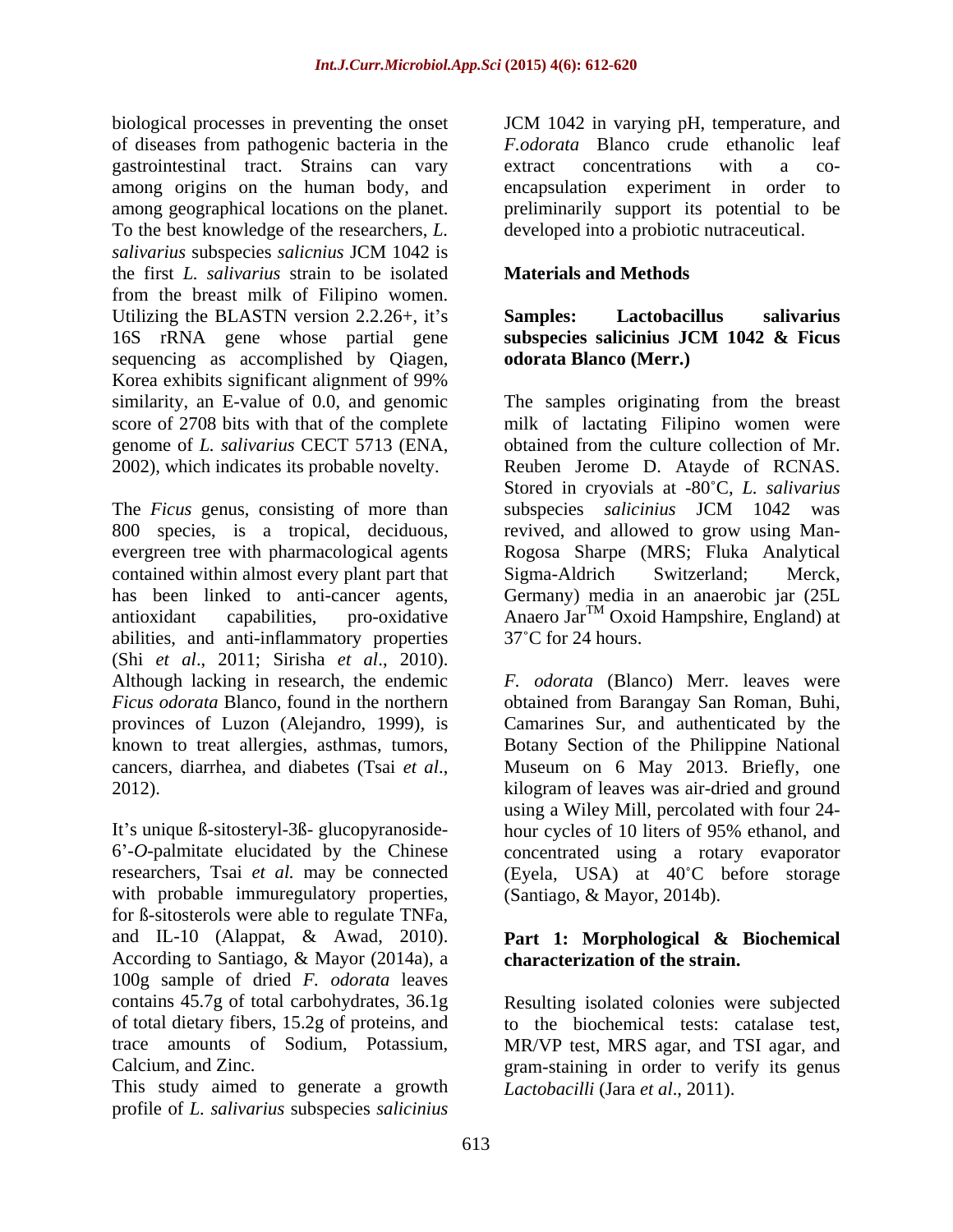### **Part 2: Optimization of growth conditions.**

The following procedures utilized the duplicates, an agar overlay disc diffusion microplate reader (Corona Electric Co Ltd: test using cephalothin, amikacin, SH-1000 Lab Microplate Reader) for a 96- vancomycin, bacitracin, and a disk well microplate, and a modified version of containing 1mg/ml *F. odorata* extract were the Resazurin microtiter plate assay based applied, and incubated at 37°C for 24 hours on the study by Khalifa *et al*. (2013).The using MRS agar (Gregoret *et al*., 2013; colorimetric dye, Resazurin, determines cell viability by detecting the reduced form, Resofurin, in the presence of reduction For the antimicrobial capabilities of the enzymes of the bacterial cell (Elavarasan *et* extract, a set of ATCC strains obtained from *al*., 2013; Khalifa *et al*., 2013). In USTCMS and grown in Mueller-Hinton preparation for pH, temperature, and extract concentration optimization tests, all starter overlay containing 1mg/ml *F. odorata* cultures were adjusted to a McFarland Number 1 standard before creating an hours. inoculated MRS broth with a 1:10 dilution. Summarily, in triplicates, 100µl of the **Part 3: Co-encapsulation of L. salivarius** inoculated broth was mixed with 100µl of uninoculated broth and read in the microplate reader at 600nm. Immediately after, 30µl of 0.02% resazurin was added, from a 2014 study was used (Sathyabama *et*  and read once again at the same wavelength. *al*.). Three sets of Calcium-alginate beads

MRS broths were adjusted to pH formulated Calcium-alginate beads (Set 1),  $5.52(\pm 0.02)$ ,  $4.70(\pm 0.02)$ ,  $7.10(\pm 0.02)$ , and the second contained Calcium-alginate and  $8.20(\pm 0.02)$  using 3M HCl and 3M NaOH. the *F. odorata* extract (Set 2), and the last The above-mentioned procedure was, then, applied to create the growth profile (Juarez- Tomas *et al*., 2011). Likewise with the same strains at the optimum pH were subjected to 2mg/ml, and 1mg/ml. The MRS broths were then modified to contain an equal amount of corresponding computations on the final extract concentrations of 5mg/ml,

3mg/ml, 1mg/ml, and 0.5mg/ml within the reaction tube.

For susceptibility testing of *L. salivarius*, in test using cephalothin, amikacin, vancomycin, bacitracin, and a disk Tulumoglu *et al*., 2013).

extract, a set of ATCC strains obtained from (HIMEDIA), was subjected to a disc extract, and left to incubate at 37°C for 24 hours.

# **with F. odorata.**

A slightly modified methodology originating were created. The first was simply the the *F. odorata* extract (Set 2), and the last contained the Calcium-alginate mix of the bacteria and plant extract (Set 3).

procedure mentioned, MRS broth grown For spectrophotometric purposes at 600 the different incubation temperatures,  $32^{\circ}$ C, pertaining to any of the three sets was 35 C, 37 C (control), and 42 C using an resuspended in nine milliliters of PBS at pH incubator (MRC Orbital Shaker Incubator)  $6.1 \pm 0.2$ , swirled, and homogenized for 10 (Juarez-Tomas *et al.*, 2011). Lastly, in minutes at 8000 rpm (IKA<sup>®</sup> T25 digital ultra sterilized 0.5% DMSO, the *F. odorata* ethanolic leaf extract was dissolved to well microplate, 100 microliters of the concentrations of 10mg/ml, 6mg/ml, homogenized mixture of beads was added to MRS broth and extract in order to achieve influence of the extract alone in the bead nanometers, precisely one gram of beads, T25 digital ultra Turrax® ) (Sathyabama *et al*., 2014). In a 96- 100 microliters of distilled water. The corresponding computations on the (Set 2), and the influence of the extract and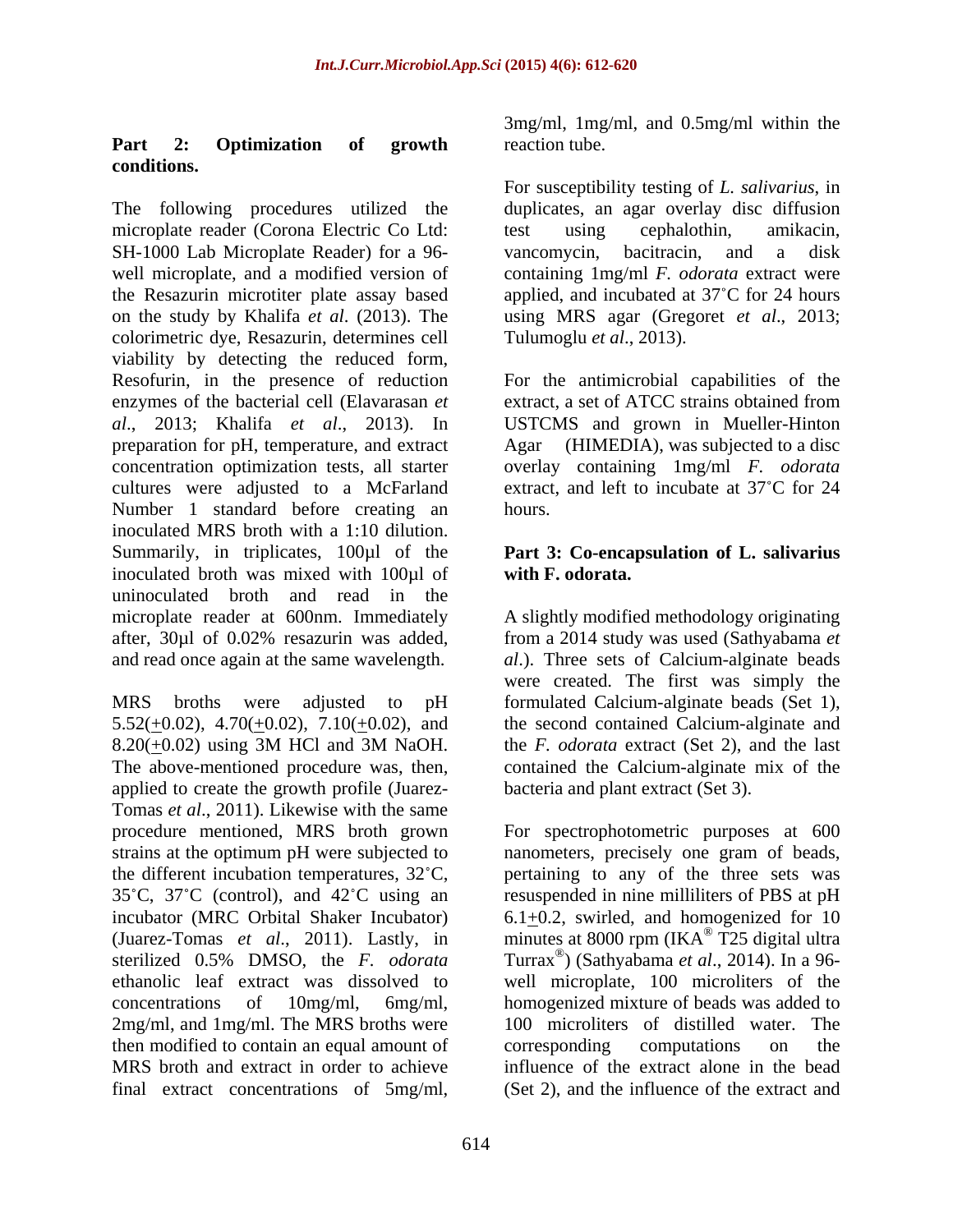the bacteria in the bead (Set 3) with respect to the blank (Set 1) were attained thereafter. **Part 2: Optimization of growth** Additionally, eight sterilized bottles were conditions. filled with precisely one gram of

## **Part 1: Morphological & Biochemical**

Upon microscopic observation of the gram staining, as seen in Figure 1, it was clear that the bacteria of interest had the visual physical characteristics of the Lactobacillus specie: small gram-positive, non-branching,

Further visual inspection indicated no the strain. Only smooth circular pale white colonies ranging in size from half a strongest activity against all the ATCC millimeter to two millimeters persisted on bacterial strains, except the L. salivarius, millimeter to two millimeters persisted on

Table 1, the morphological and biochemical characteristics of the strains coincided with *Lactobacillus salivarius* listed in Bergey s Manual of Determinative Bacteriology  $9<sup>th</sup>$  antimicrobial compounds against these edition (Holt *et al*., 2009), and The Prokaryotes 3<sup>rd</sup> Edition: A Handbook on the Biology of Bacteria (Hammes, & Hertel, 2006), and shared in the studies conducted by Martin *et al.* (2006), Jara *et al.* (2011), bacteria, posing an eventual insidious drawback.

#### **Part 2: Optimization of growth conditions.**

resuspended Set 3 beads, and placed in the Majority of *F. odorata* consists of incubator at 37 C. At intervals of three carbohydrates, and fibers the *Lactobacilli* hours, a vial was taken for its contents to be can use as food in order to proliferate, while homogenized and spectrophotometrically its protein content can be used to up-regulate read. Only the vial labeled 0 hours and 24 the expression of its genes (Santiago, & hours containing its respective homogenized Mayor, 2014a). Depicted in Figures 2 to 4, solutions were diluted as need be for the after hourly readings for 24 hours, the pour-plate method (Sathyabama *et al.*, bacteria grew best at pH 5.52 ( $\pm$ 0.02), 37<sup>°</sup>C,<br>2014). and with an extract concentration of **Results and Discussion colored wells, indicating the viability of the Characterization of the Strain.**  analyses of one-way ANOVA, Turkey HSD, bacteria grew best at pH 5.52  $(+0.02)$ , 37<sup>°</sup>C, and with an extract concentration of 5mg/ml. Resazurin tests generated red cells throughout the assays. Data collected in Figure 4. were subjected to the statistical LSD, and Duncan post hoc tests using SPSS 17.0, and yielded results of significant differences from that of 0mg/ml extract with a P<0.05 value.

coco-bacilli. supported by the lack of a zone of inhibition, contamination, for no other bacteria observed in the study of Santiago, & Mayor physically manifested itself together with (2014a). Briefly, both their study, and this the MRS agar plate.<br>
Vancomycin had an activity against all<br>
except *P. aeruginosa*, and *L. salivarius*, As noted from the biochemical tests listed in Bacitracin only had an effect on L. the phenotypic characteristics of due to the richness of the nutrients in the <sup>th</sup> antimicrobial compounds against these <sup>rd</sup> Edition: A Handbook on the negligible. Having said so, the extract could The plant extract showed no activity, against *L. salivarius* and selected ATCC bacterial strains in all triplicates as similarly current study revealed that amikacin had the strongest activity against all the ATCC bacterial strains, except the *L. salivarius*, Vancomycin had an activity against all except *P. aeruginosa*, and *L. salivarius*, Bacitracin only had an effect on *L. salivarius*, and Cephalothin, and *F. odorata* had none against any of the strains. Probably plant extract, the concentration of pathogenic strains could either be absent or be beneficial for the growth of not only probiotic bacteria, but also pathogenic bacteria, posing an eventual insidious drawback.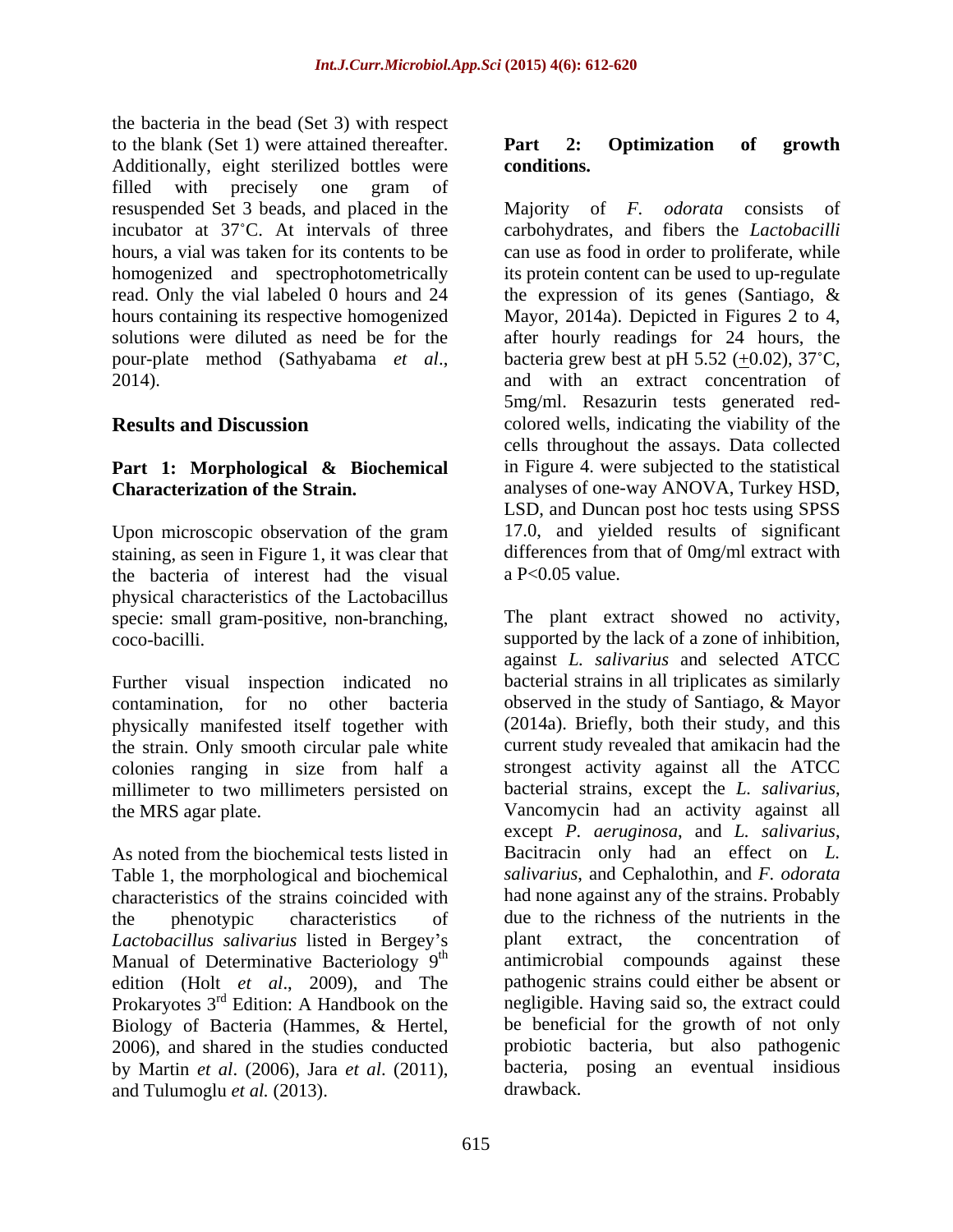| <b>Biochemical Tests performed</b> |                          |
|------------------------------------|--------------------------|
| Microscopic observation            |                          |
| Gram staining                      | Gram positive            |
| Shape                              | Rod-shaped               |
| Classification                     | Baccili                  |
| <b>Media tests</b>                 |                          |
| MRS media                          |                          |
| Anaerobic conditions               |                          |
| Methyl Red                         |                          |
| <b>Vogues Proskauer</b>            | $\sim$                   |
| Glucose fermenter                  |                          |
| Lactose fermenter                  |                          |
| Sucrose fermenter                  |                          |
| Catalase test                      | $\overline{\phantom{0}}$ |
| $H2S$ production                   | $\sim$                   |

**Table.1** Morphological & biochemical characterization of *L. salivarius* subspecies salicinius JCM 1042

Figure.1 Gram stain of L. salivarius sub species salicinius JCM 1042 at 400x magnification



**Figure.2** Growth profile of *L. salivarius* using MRS broth at various pH levels at a constant temperature of 37°C

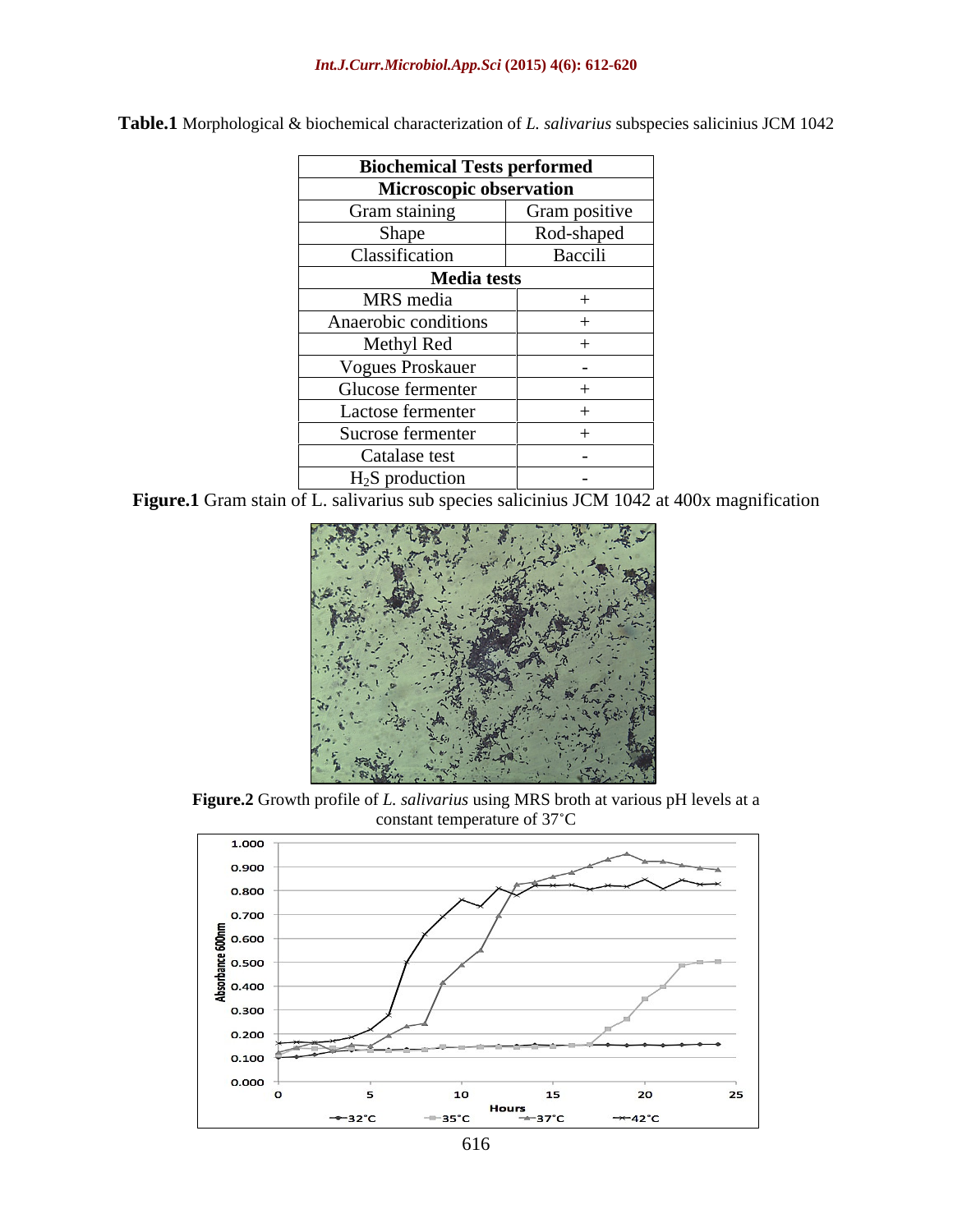



**Figure.4** Growth profile of *L. salivarius* using MRS broth at various F. odorata extract concentrations at a pH of  $5.52 + 0.02$  and  $37^{\circ}$ C (5mg/ml, 3mg/ml, 1mg/ml: P<0.05)

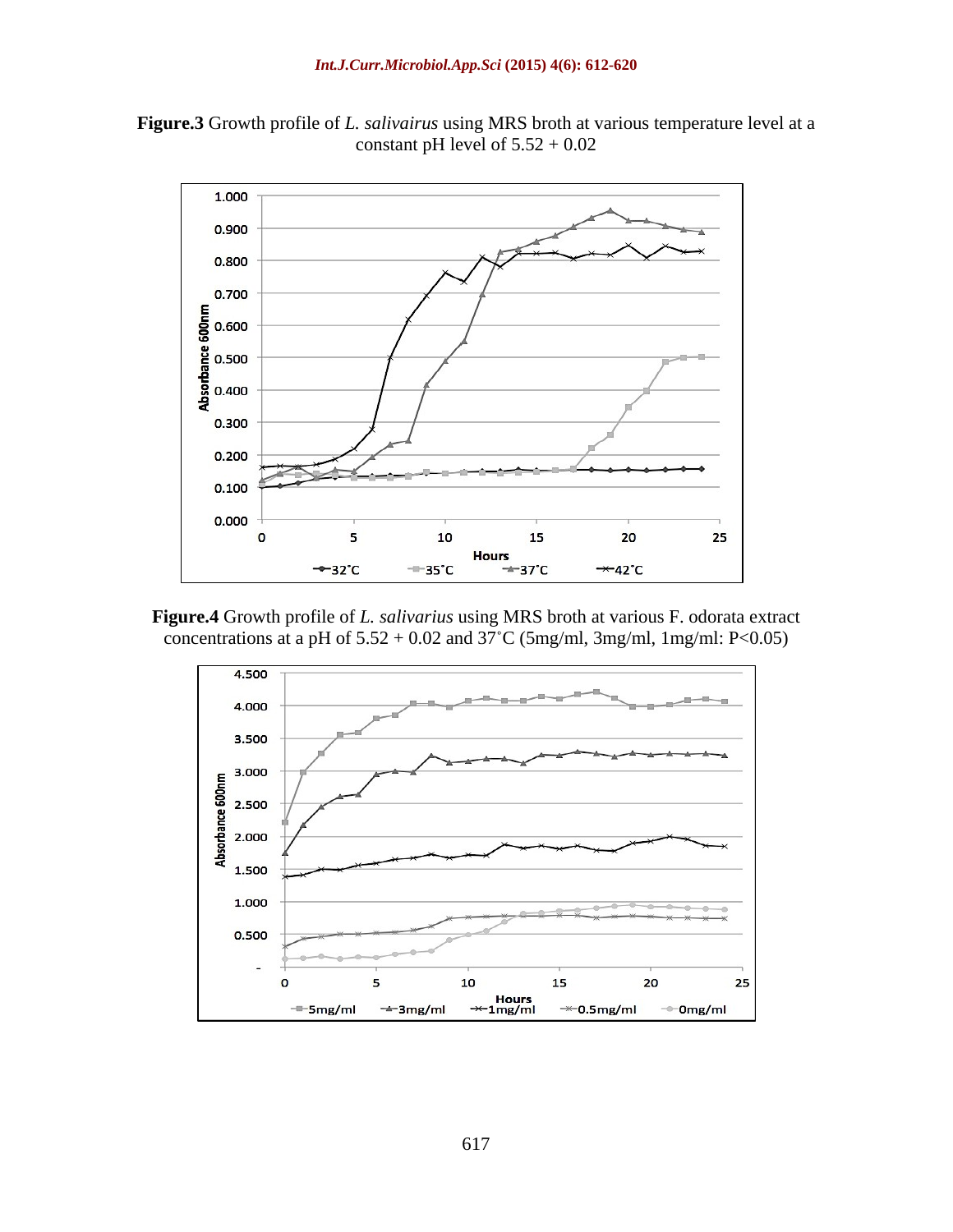Co-encapsulation of both the bacteria and the accession number of its sequenced 16s the plant extract yielded dark green beads of 2.050mm  $\pm$  0.025 that grew in size by 1.025mm + 0.025after one day of incubation at 37 C, which indicated bacterial growth within the bead. Because the encapsulation Alappat, L., Valerio, M., & Awad, A.B. method was done aseptically, no (2010). Effect of vitamin D and Bcontamination was observed during this part of the study. Spectrophotometric readings revealed the gradual increase of bacteria at three-hour intervals for 24 hours. Fortifying this trend were the results of the pour-plate Albesharat, R., Ehrmann, M.A., Koralki, method. Both having a bacterial dilution of  $1/100$ , the plates show that at 0 hours, 107 single colonies formed, while at 24 hours, of lactic acid bacteria in local 282 colonies formed. No contamination was fermented food, breast milk, and observed during this experimentation

The human breast milk strain under study, *Lactobacillus salivarius* sub-species Alejandro, G.D. (1999). *Floristic study and salicinius* JCM 1042 shares a 99% similarity with the well-studied probiotic *L. salivarius* (*Moraceae*) found in Mts. Palay-CECT 5713 based on its 16s ribosomal RNA partial gene sequencing. Introduction of the *Ficus odorata* extract, which is rich in carbohydrates, fibers, and ions essential to the growth of probiotic bacteria, reveals no Elavarasan, T., Chhina, S.K., Ash, M.P., & inhibitory activity against the strain, but rather a proliferative effect best observed at enduction based colorimetric pH 5.52 (+0.02) and 37  $\Box$ C with a modified antibiogram in microfluidic plastic MRS broth containing 5mg/ml of the chip. Sensors and Actuators B, extract. This leads to the conclusion that  $F$ .  $176(1)$ ,  $174-180$ . *odorata* can serve as an effective prebiotic in the production of a probiotic (2002). Sequence: AY137584.1. nutraceutical. **Example 2** and the *nutraceutical* curve of *Lactobacillus* salivarius subsp.

The authors would like to acknowledge the  $2014$  from http://www.ebi.ac. Faculty of Pharmacy, Department of Biochemistry, and the UST-RNCAS. They, too, would like to extend their gratitude to G., Reinheimer, J., & Binetti, A. Assoc. Prof. Ninia I. Calaca for statistical

**Part 3: Co-encapsulation of L. salivarius** assistance and assurance, and to Mr. Reuben **with F. odorata.**  Jerome D. Atayde for providing both the live microorganism used in this study, and ribosomal RNA profile.

### **References**

- (2010). Effect of vitamin D and ß sitosterol on immune function of macrophages. *International Immunopharmacology*, 10(11), 1390 1396.
- M., Yazaji, S., & Vogel, R.F. (2011). Phenotypic and genotypic analyses of lactic acid bacteria in fermented food, breast milk, and feces of mothers and their babies. *Systematic and Applied Microbiology*, 34(2), 148 – 155.
- *flower biology of Ficus species (Moraceae) found in Mts. Palay- Mataas na Gulod National Park (Ternate, Cavite)*, Manila: *Graduate School University of Santo Tomas (Thesis)*.
- Sankaran, K. (2013). Resazurin reduction based colorimetric antibiogram in microfluidic plastic chip. *Sensors and Actuators <sup>B</sup>*, 176(1), 174 180.
- **Acknowledgements and in the contract of the contract of the contract of the contract of the contract of the contract of the contract of the contract of the contract of the contract of the contract of the contract of the** Nucleotide Archive (2002). *Sequence: AY137584.1*. *Lactobacillus salivarius* subsp. *salicinius* strain JCM 1042 16S ribosomal RNA gene partial sequence. Retrieved November 25, 2014 from <http://www.ebi.ac>. uk/ena/data/view/AY137584
	- Gregoret, V., Perezlindo, M.J., Vinderola, G., Reinheimer, J., & Binetti, A. (2013). A comprehensive approach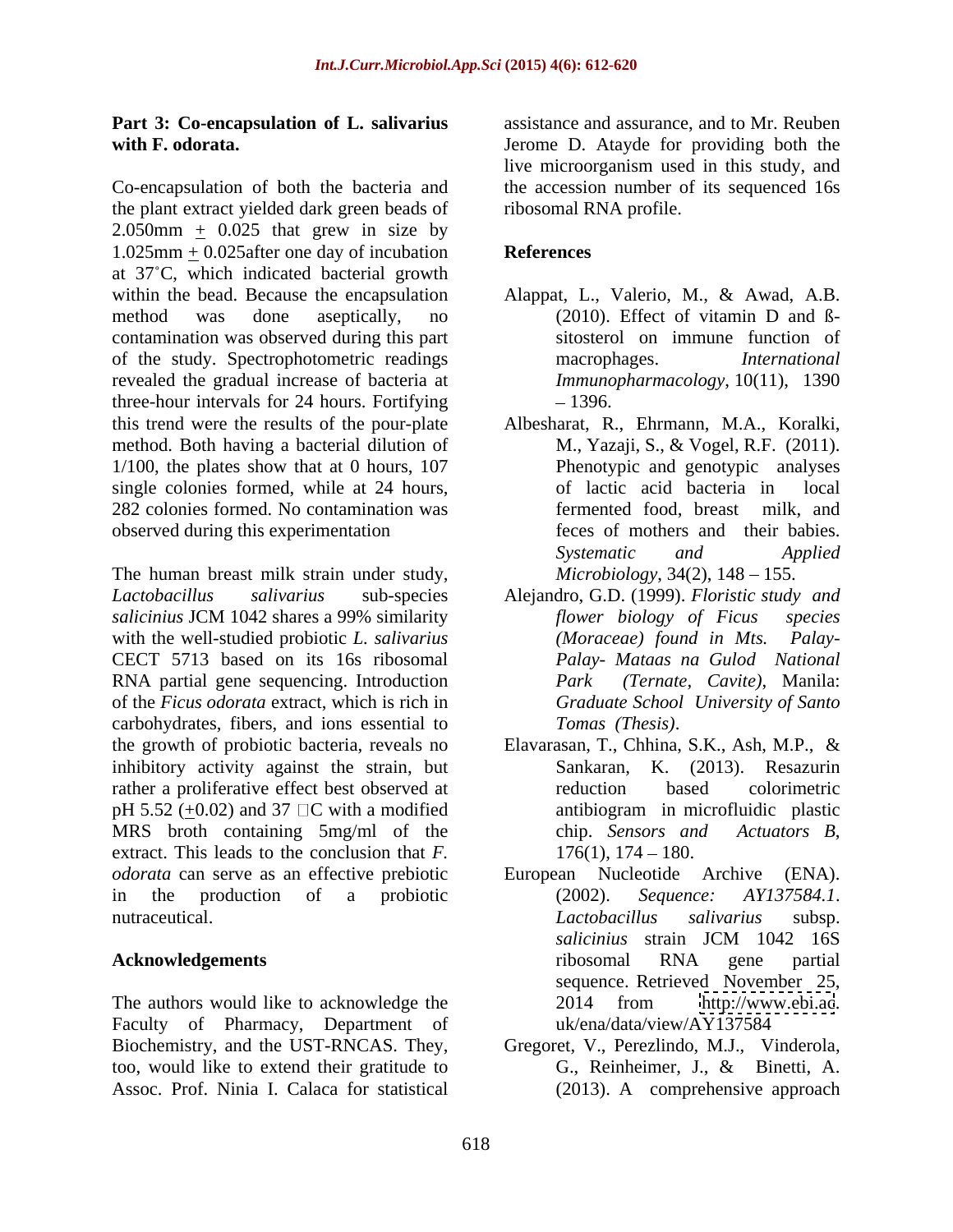to determine the probiotic potential of human-derived *Lactobacillus* for *Food Microbiology*, 112(1), 35 43.

- Hammes, W.P., & Hertel, C. (2006). The<br>Prokaryotes (3<sup>rd</sup> ed.). In M. Dworkin *Cyanobacteria Vol. 4.* (321 – 381). 304.
- Holt, J.G., Krieg, N.R., Sneath, P.H., Armougom, F., Leibovici, L., &
- 
- Juarez Tomas, M.S., Bru, E., Wiese, B, de production by vaginal *Lactobacillus*
- Khalifa, R.A., Nasser, M.A., Gomaa, A.A., susceptibility of multidrug resistant  $8(1)$ ,  $53 - 60$ .
- Martin, R., Jimenez, E., Olivares, M., alginate matrix and its effect on feces and breast milk of a mother-

child pair. *International Journal of*

- industrial use. *Food Microbiology*, Messaoudi, S., Manai, M., Kergourlay, G., 34(1), 19 28 **Prevost**, H., Connil, N., Chobert, *et* Prokaryotes (3<sup>rd</sup> ed.). In M. Dworkin Bacteriocin and prebiotic activity. (Ed.), *Bacteria: Firmicutes, Food Microbiology*, 36(2), 296 Messaoudi, S., Manai, M., Kergourlay, G., Prevost, H., Connil, N., Chobert, *et al*. (2013). *Lactobacillus salivarius*: 304.
- New York: Springer. Million, M., Angelakis, E., Paul, M., Staley, J.T., & Williams, S.T. Raoult, D. (2012). Comparative (2009). *Bergey s Manual of* meta-analysis of the effect of *Determinative Bacteriology (9<sup>th</sup> ed.). Lactobacillus* species on weight gain 562 – 568. Baltimore: Williams & in humans and animals. *Microbial* Wilkins *Pathogenesis*, 53(2), 100 -108. Armougom, F., Leibovici, L., & Raoult, D. (2012). Comparative *Lactobacillus* species on weight gain in humans and animals. *Microbial*
- Jara, S., Sanchez, M., Vera, R., Cofre, J., & Perez-Caño, F.J., Dong, H., & Yaqoob, P. Castro, E. (2011). The inhibitory (2010). *In vitro* immunomodulatory activity of *Lactobacillus* spp. Isolated from breast milk on CECT 5716 and Lactobacillus gastrointestinal pathogenic bacteria salivarius CECT 5713: Two of nosocomial origin. *Anaerobe*, probiotic strains isolated from 17(6), 474 – 477. activity of *Lactobacillus fermentum* CECT 5716 and *Lactobacillus salivarius* CECT 5713: Two probiotic strains isolated from human breast milk. *Immunobiology*,<br>215(12), 996 – 1004.
	- Ruiz Holgado, A.A., & Nader- Santiago, L.A., & Mayor, A.B. (2014a). Macias, M.E. (2002). Influence of Nutritional composition analysis of pH, temperature, and culture media Ficus odorata (Blanco) Merr.: A on the growth and bacteriocin road to its prebiotic potential. *Acta Ficus odorata* (Blanco) Merr.: A *Manilana*, 62(1), 43 – 48.
	- *salivarius* CRL 1328. *Journal of* Santiago, L.A., & Mayor, A.B. (2014b). *Applied Microbiology*, 93(4), 714 Prooxidant effect of the crude 724 ethanolic leaf extract of *Ficus* Osman, N.M., & Salem, H.M. Medical Significance. *International* (2013). Resazurin microtiter assay *Journal of Biological, Veterinary,* plate method for detection of Agricultural and Food Engineering, ethanolic leaf extract of *Ficus odorata* Blanco Merr. *in vitro*: Its *Agricultural and Food Engineering*,<br>8(1), 53 – 60.
	- *Mycobacterium tuberculosis* to Sathyabama, S., Kumar, M.R., Devi, P.B., second-line antituberculous drugs. Vijayabharathi, & Privadharisini, *Egyptian Journal of Chest Diseases and Tuberculosis*, 62(2), 241 – 247. **probiotics** with prebiotics on Marin, M.L., Fernandez, L., Xaus, J., etc. viability in simulated gastric *et al*. (2006). *Lactobacillus*  environment. *LWT- Food Science salivarius* CECT 5713, a potential probiotic strain isolated form infant http://dx.doi.org/ Vijayabharathi, & Priyadharisini, V.B. (2014). Co- encapsulation of probiotics with prebiotics on alginate matrix and its effect on viability in simulated gastric *and Technology*,1-7. <http://dx.doi.org/> 10.1016/j.lwt.2013.12.024